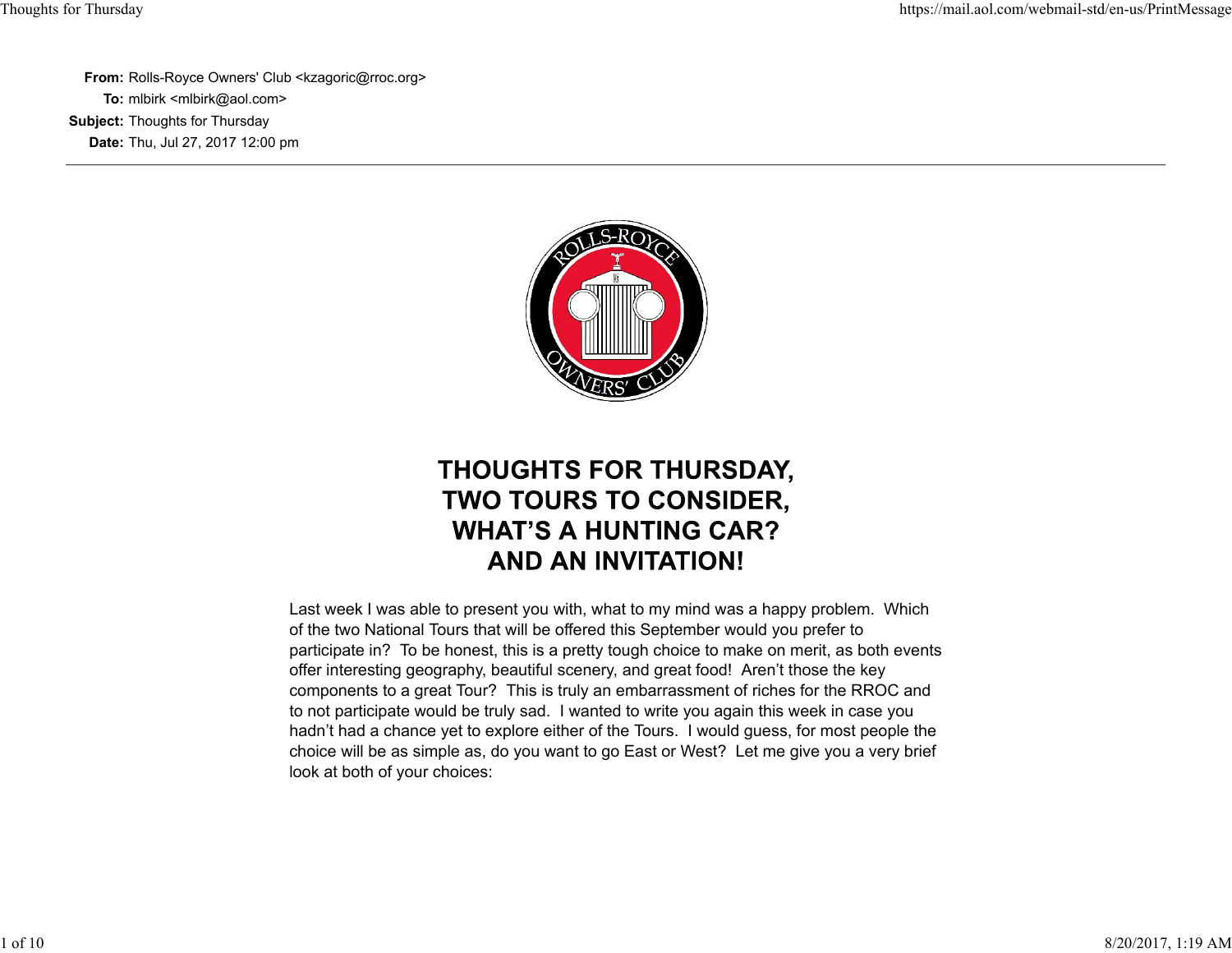# IF YOU CHOOSE TO GO WEST... THE ENCHANTING BC TOUR



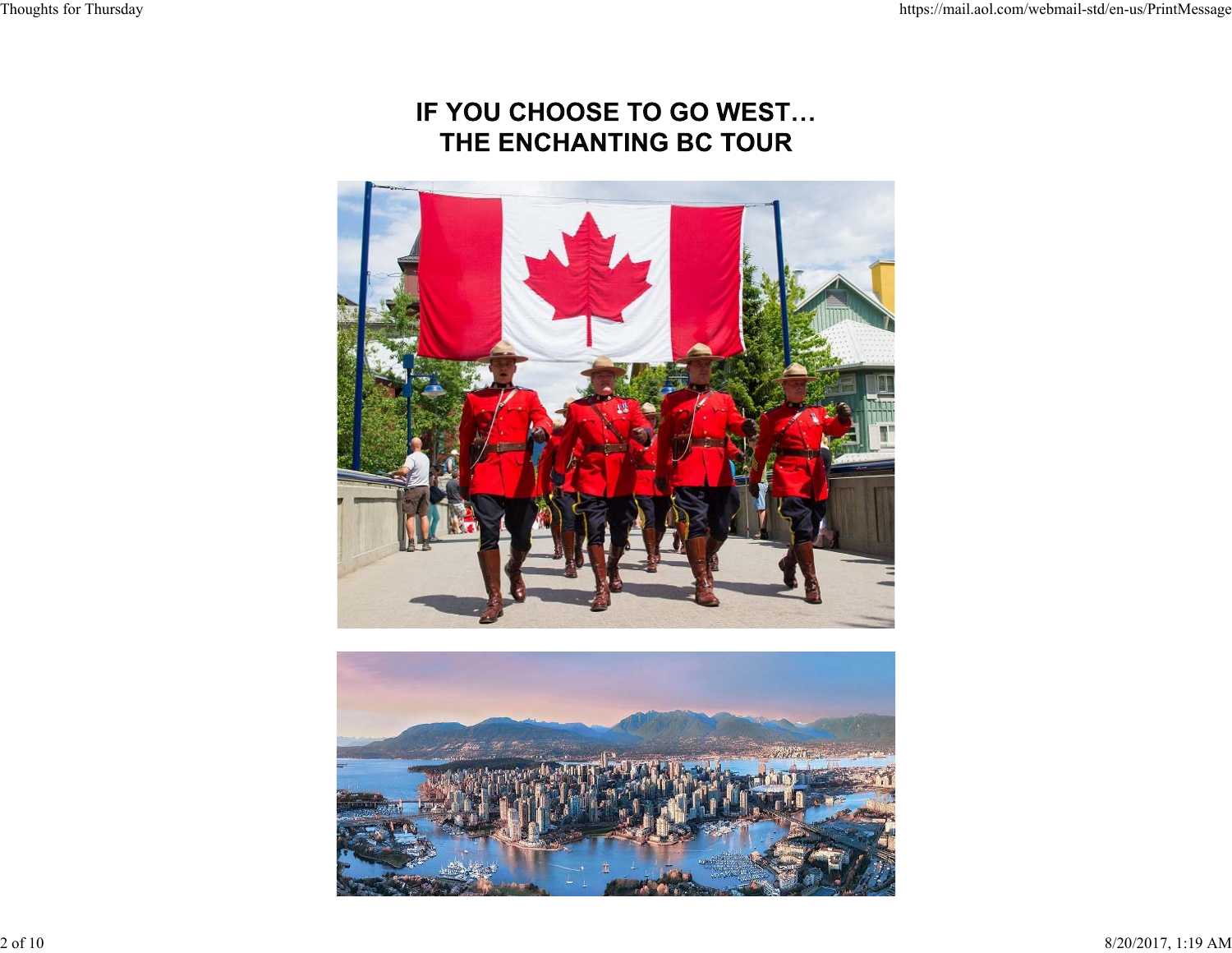

When you start off in Vancouver, BC, there is no mistaking that you are in Canada. The essence of the Canadian Northwest is everywhere. As an American, I really don't want to say that Canadians are nicer than we are, but they sure seem to be a lot more relaxed! This great Tour starts with check in on Saturday September 9th at the Pinnacle Hotel in North Vancouver. While the following day is devoted to visiting the local sites, starting Monday morning, it's on to the famous "Sea to Sky" Highway and some of the most beautiful roads on this continent. The Tour continues through Sunday September 17 with a great variety of local sites, great food, and good company. The organizers have suggested that since you will be making your own room reservations….you should really register for this Tour by July 31….which is just a few days away! So if you are thinking about it, please do not hesitate!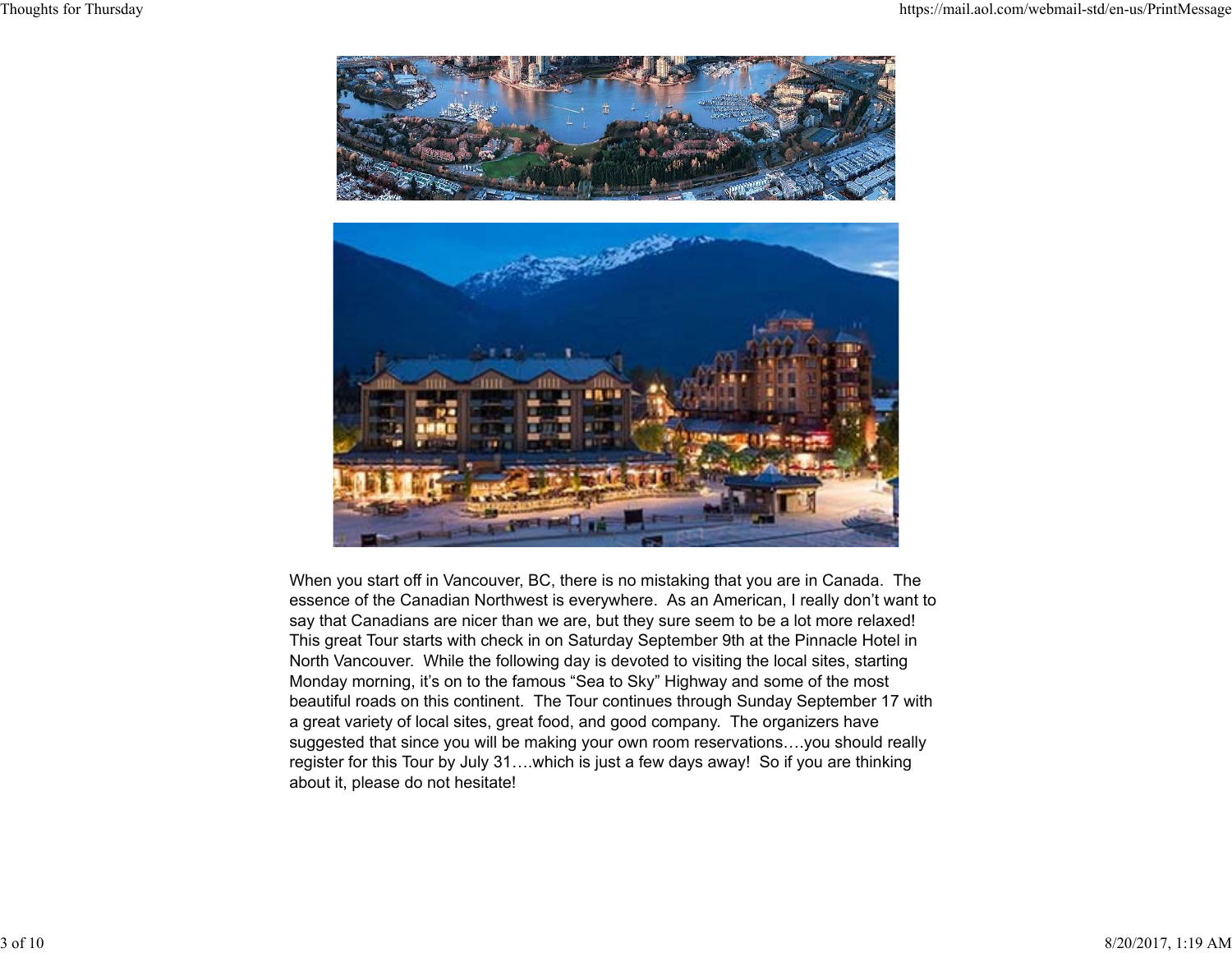## **BC Enchanting Tour Registration**

## IF THE EAST IS YOUR CUP OF TEA, JOIN... THE BRANDYWINE FALL TOUR



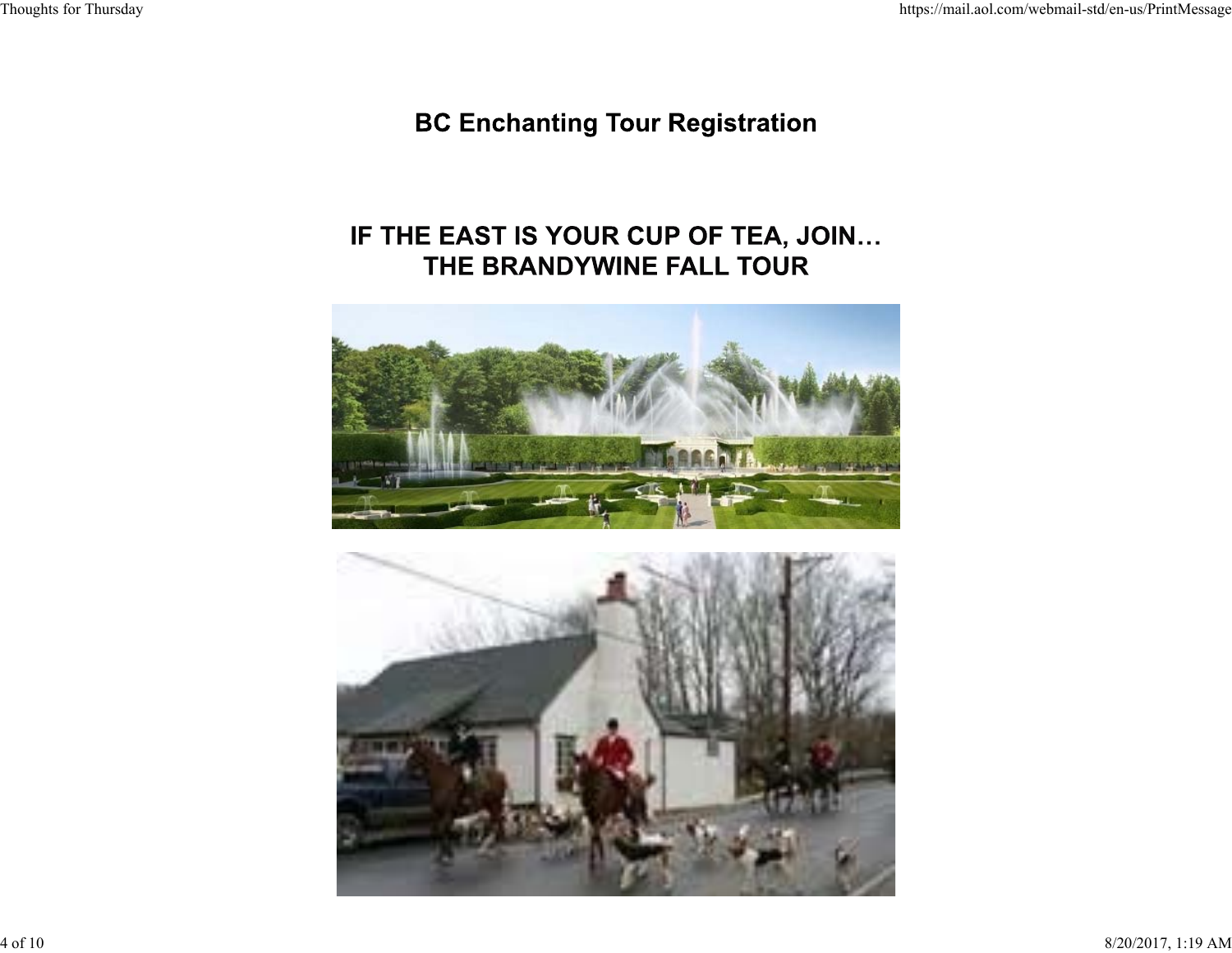

If you have never been to Longwood Gardens, you should be asking yourself, why not? Now over 100 years old with over 1000 acres of dazzling gardens, meadow, and fountains, this venue should be on everyone's must see list. Most guests will arrive on the afternoon of Sunday September 10th at the Homewood Suites. Monday morning will kick off with a visit to Longwood Gardens. A hub and spoke Tour, each night you will return to the Homewood Suites, so packing is kept to a minimum. From Gardens, to Roundhouses, flowers to fireboxes, and Sticky Toffee Pudding to Bangers and Mash…there is something on this Tour for every taste and interest. Touring the Maryland, Delaware, Pennsylvania area, is like visiting the grounds on which our great country was founded. The influences of England and France cannot be denied in the picturesque hamlets and historic buildings of the area. While not far from major population centers like New York, Washington, and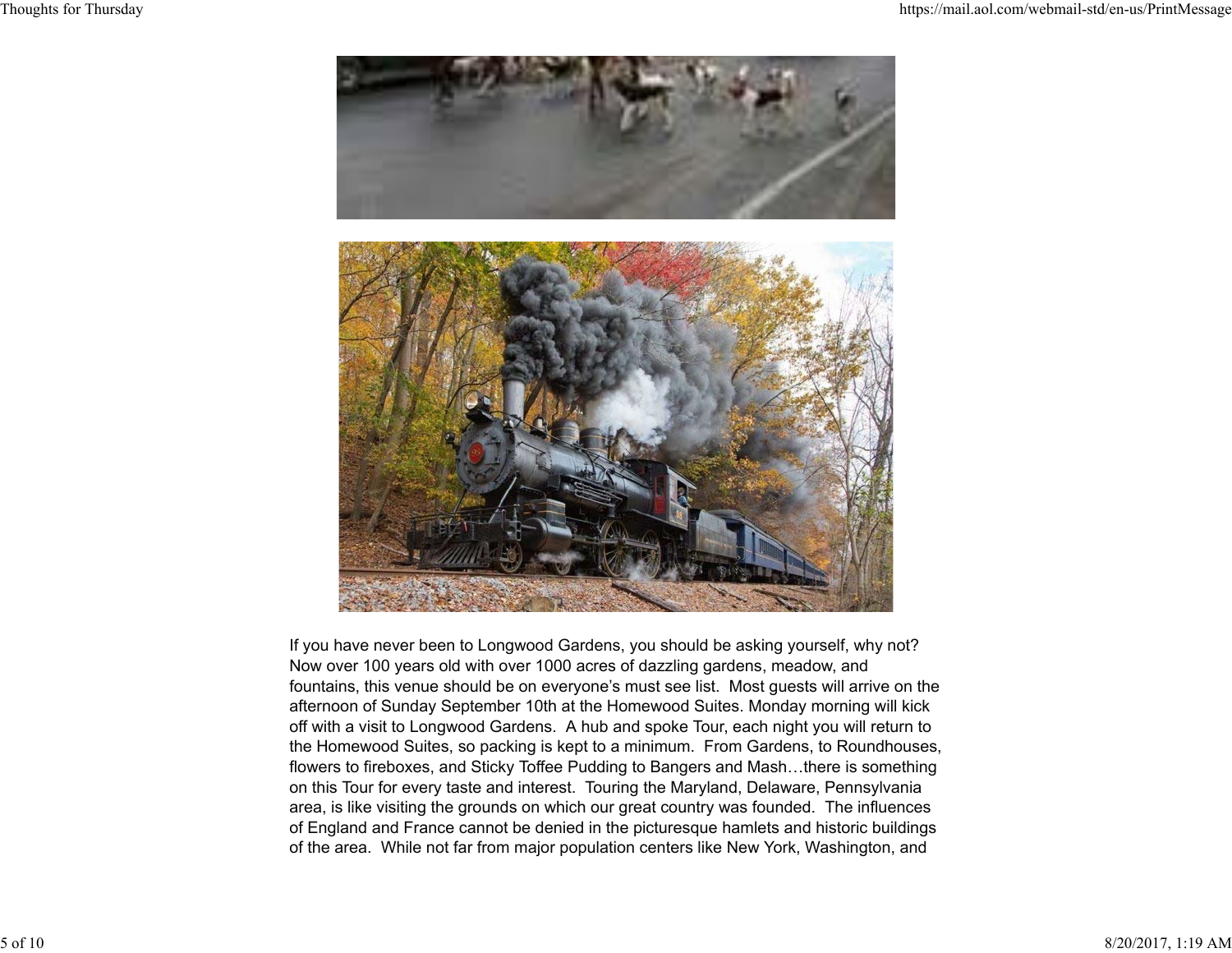Philadelphia, the roads your hosts have chosen are predominantly secondary roads and relatively free from traffic. You will be amazed how rural you can feel just a few hours from a major city. September is a fabulous time of year here in the East and we would love to have you join us for this great event. Again, time is of the essence so please visit our website and sign up soon.

#### **Brandywine Tour Registration**

**NOTE: BOTH TOURS HAVE ROOM FOR RIDERS, IF YOU WANT TO ATTEND AND DO NOT HAVE A ROLLS-ROYCE OR BENTLEY MOTORCAR….SOMEONE WILL BEMORE THAN PLEASED TO HAVE YOU AS A RIDER!**

### **WHAT IS A HUNTING CAR?**



I received a phone call last week from an old friend of mine named Bill Warner, the Founder of the world renowned Amelia Island Concours. Bill is a wonderful man and areal car guy. He and I met when I was a Volvo PR man and he was a photographer for Road & Track Magazine. Bill told me that this coming year he want to have some really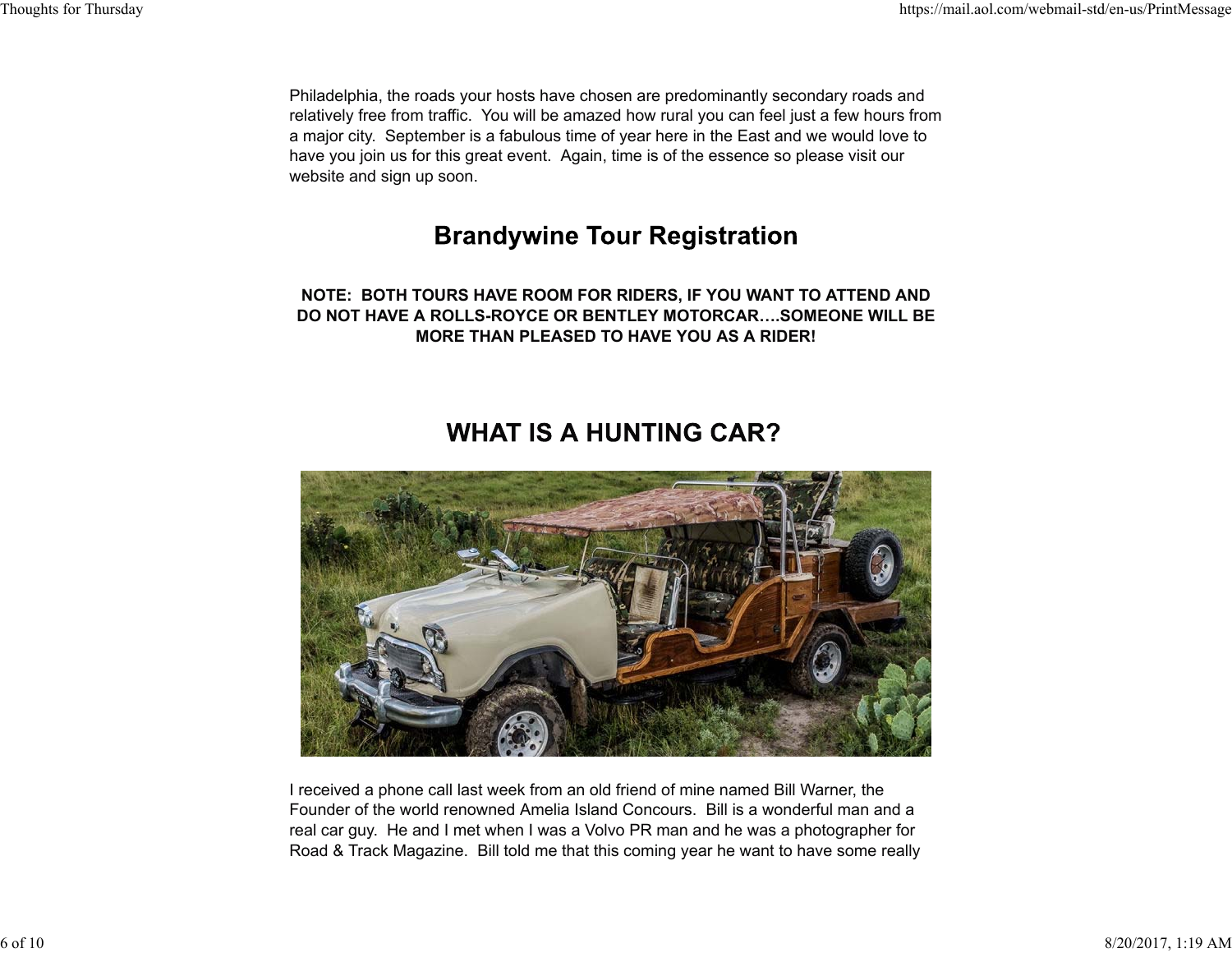unusual cars at his event, by exposing people to things that they may never have seen yet at any of the world's finest automotive events.

Specifically, one of the "special" classes he wants to have will be for "Hunting Cars". What is a Hunting Car? Well, I am sure early on someone recognized that a car could make a good platform for going out and doing some hunting. By the late teens it appeared some people were actually building special bodies to make their cars even better suited for these adventures. Some of the most famous Hunting Cars ever, were Rolls-Royce based and featured extravagant bodies with gun cases and mounts to help their wealthy owners go hunting in the lap of luxury. Other Hunting Cars include "shooting brakes" which often look like wooden station wagons with places to store shotguns and carry bird dogs. The only limit was the imagination of the customer and the body builder.

The reason for Bill's call was to try and locate some cars that might never have been seen before. I guess he figured if they were Rolls or Bentley based, who better than the RROC to know where they might be located! I think it would be great to find something for him. Below is a link to the very latest email blast from the Amelia Island Concours….and a link to their Website. I hope you will take the time to explore both of them!

### **Amelia Concours 2018**

### FINALLY, TODAY, JULY 27TH WILL BE A BIG DAY IN ROLLS-ROYCE MOTORCAR HISTORY

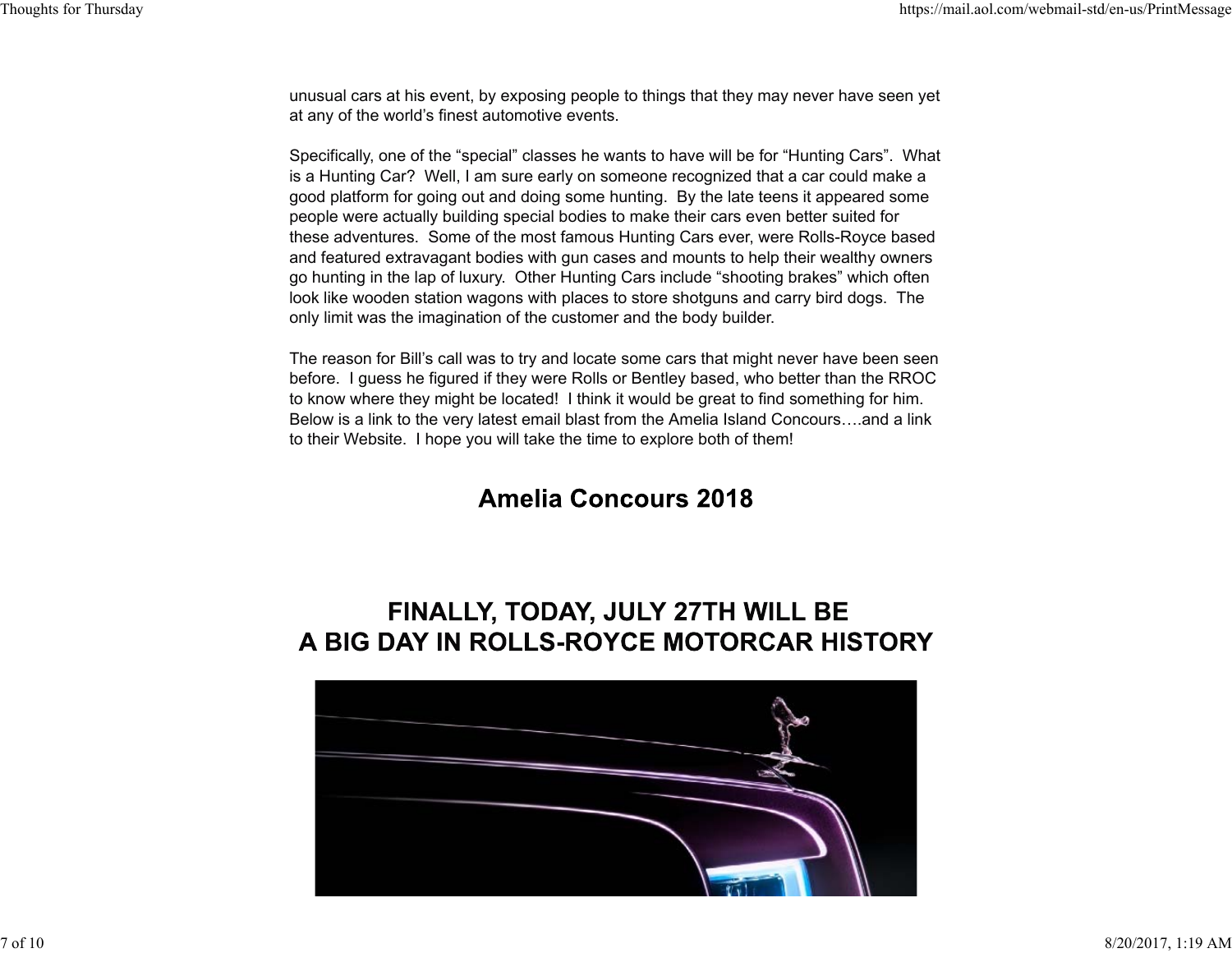

Our friends at Rolls-Royce Motor Cars have written to advise us that today will be the day that another new chapter opens in the history of a brand near and dear to our heart. We all know by now that the first car produced under the stewardship of BMW was the Phantom…then called the new Phantom…and while many of you were quick to point out to me, that it should be referred to as the Phantom VII…we were never allowed to call it that, nor was it ever referenced that way in any of our materials. Towards the end of last year, the Company announced that the run of that particular model would be coming to an end. For the very first time, the company itself, referred to the outgoing model, first introduced as a 2004 model year car, as the Phantom VII!

Well, today you will be able to see what will be taking its place at the very top of the Rolls-Royce Motor Cars model line. The company has authorized me to invite all of you to visit the website they have set up for a special live broadcast of the unveiling. You can see it live at 4:00 PM EST today, or visit it any time after that and see a short video. I am sure you will enjoy witnessing history being made!

#### **Great Phantoms**

I hope your schedule will allow you to take advantage of some of the interesting opportunities we've presented today! If you know of, or better yet, if you have a "Hunting Car" please let me know and I will pass your information on to Bill Warner.

Drive safely and have fun!

Bob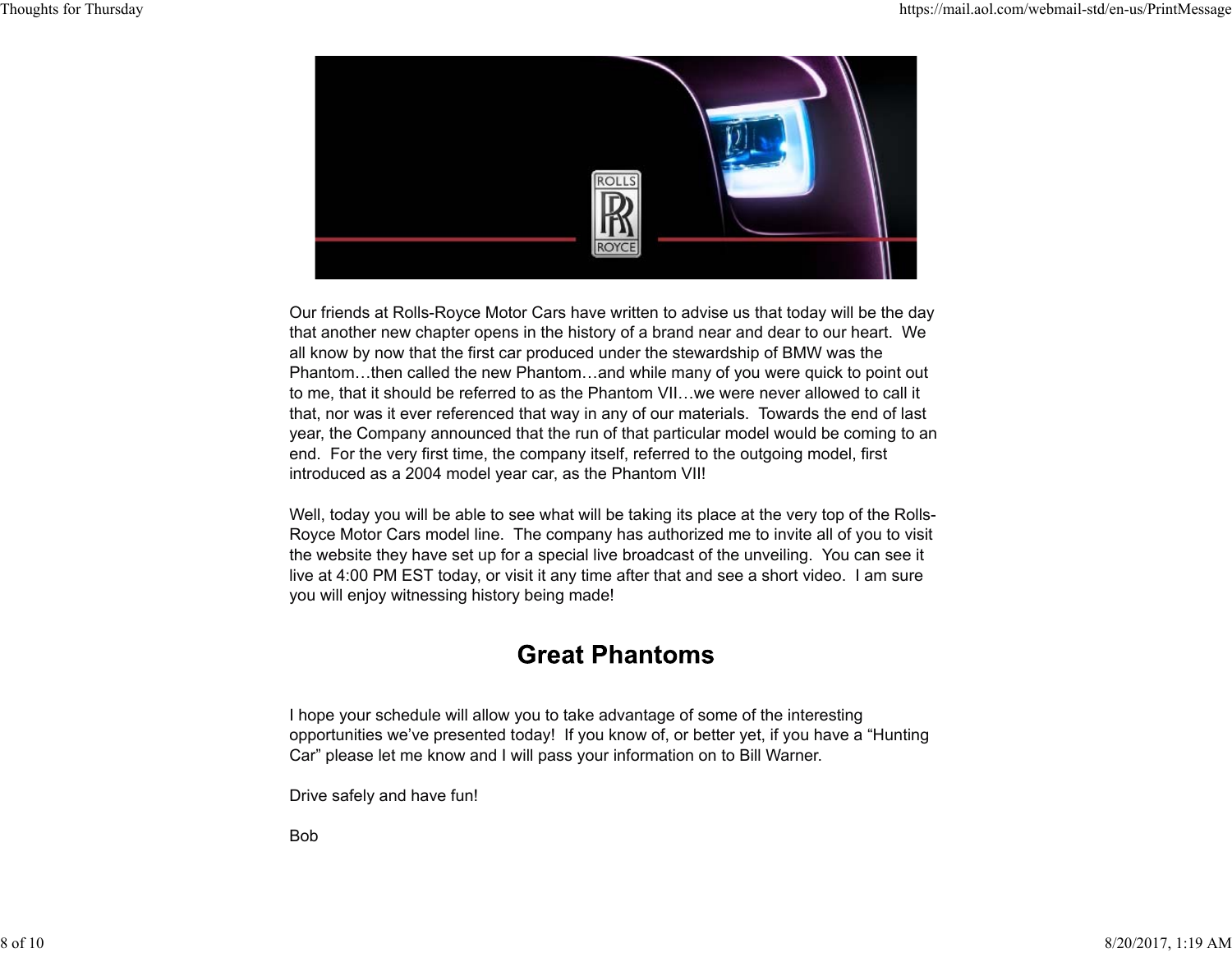abort

Bob Austin Executive Director r.austin@rroc.org



Copyright ©2017 by the Rolls-Royce Owners' Club Contact information for the RROC: 191 Hempt Road, Mechanicsburg PA 17050 phone (717)697-4671 fax (717)697-7820 email address rrochq@rroc.org web address www.RROC.org